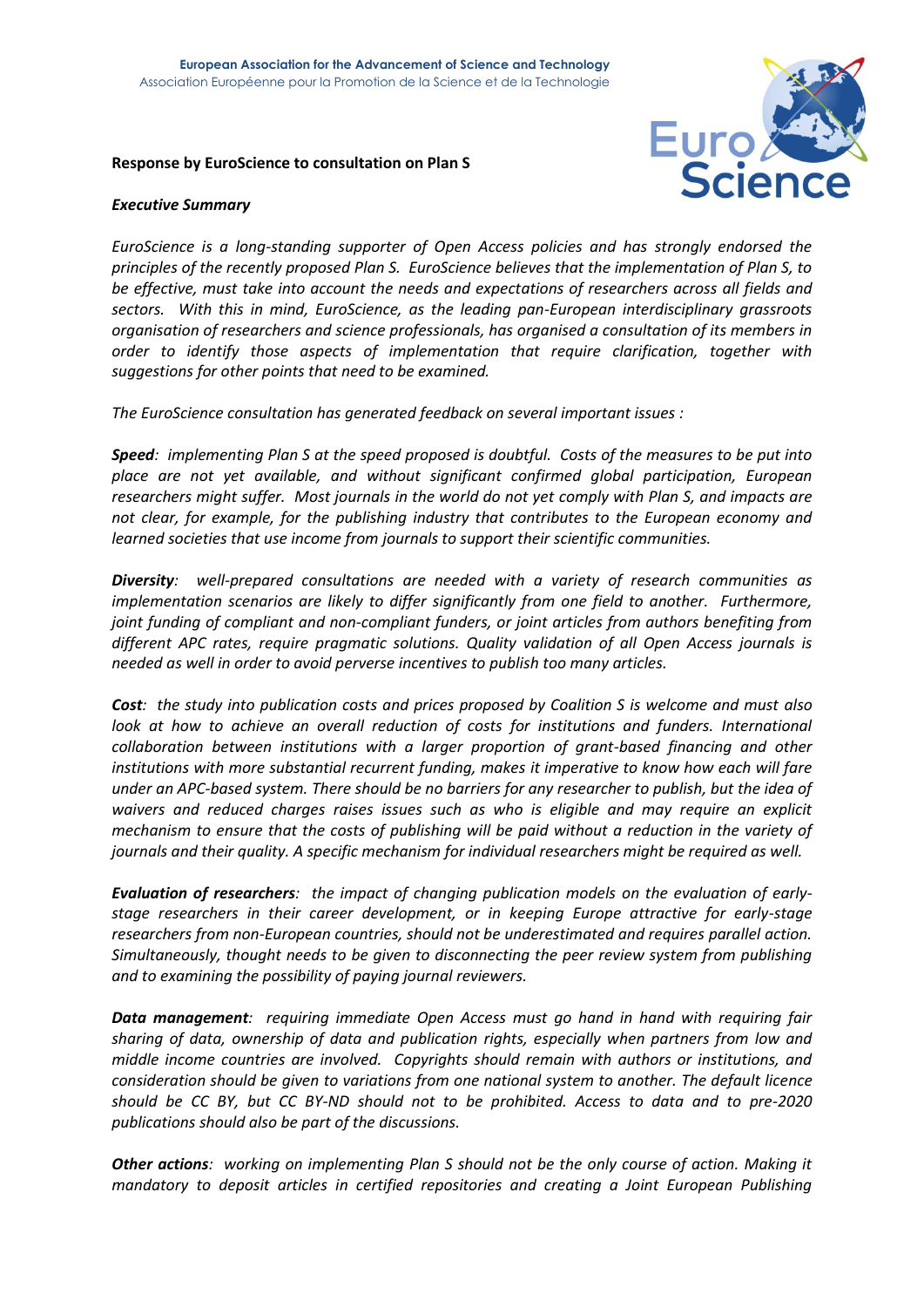*Platform, with funding for curation and long-term stability, are other ways to move forward in the same direction. Significant progress is also possible when universities, research institutes and organisations jointly negotiate with publishers, as examples in the Netherlands, and very recently in Germany, have shown.*

### **Introduction**

EuroScience has always supported Open Access as an important factor in the development of research both in Europe and worldwide.

Results from publicly funded research should be accessible for other researchers and other interested parties as widely and early as possible. They should also be available for distribution, reuse, recombination or mining unless there are good reasons to put restrictions on this.

# *Therefore, EuroScience endorses the principles of Plan S.*

However, the implementation is not straightforward. Thus, EuroScience welcomes the guidelines for implementation written by the cOAlition S and is pleased to contribute to its consultation.

EuroScience has invited its members to respond to the two questions raised and mention any other issues they think are important. Below are the main points brought up by our members. The Governing Board has validated this response.

### **1. Issues that need clarification**

While Plan S should not be unreasonably delayed, from the many reactions received it is clear that most doubt that it is possible to implement Plan S at the speed proposed.

- 1. There is too little clarity on the costs.
- 2. While there are positive signs about support from e.g. China and the Bill and Melinda Gates Foundation it is unclear whether, without significant confirmed global participation in cOAlition S, the current partners can enforce the transition towards Open Access as planned without damage to European researchers.
- 3. The fact that most journals are not yet complying with is an impediment that can hardly be overcome within a year without consequences for researchers.
- 4. There is not enough insight in the impacts of Plan S in various dimensions. As the cOAlition S mentions, differences in publication practices between various fields of research are huge. This will require much more consultation with these communities. It is good that a delay is already accepted for some areas, e.g. the humanities, but there are more differences than just between the humanities and the rest of science.

It was already mentioned that broader global support is needed. The major research funding agencies must be on board as well as private trusts and foundations. The Bill and Melinda Gates Foundation and the Riksbankens Jubileumsfonds are welcome first supporters but a credible action without confusion among researchers requires more partners from this category.

EuroScience proposes that cOAlition S organises consultations with a variety of research communities in Europe. They need to be solidly prepared with information on publication practices, on cost and price issues involved, on provisional estimates of impacts and on a number of various implementation scenarios.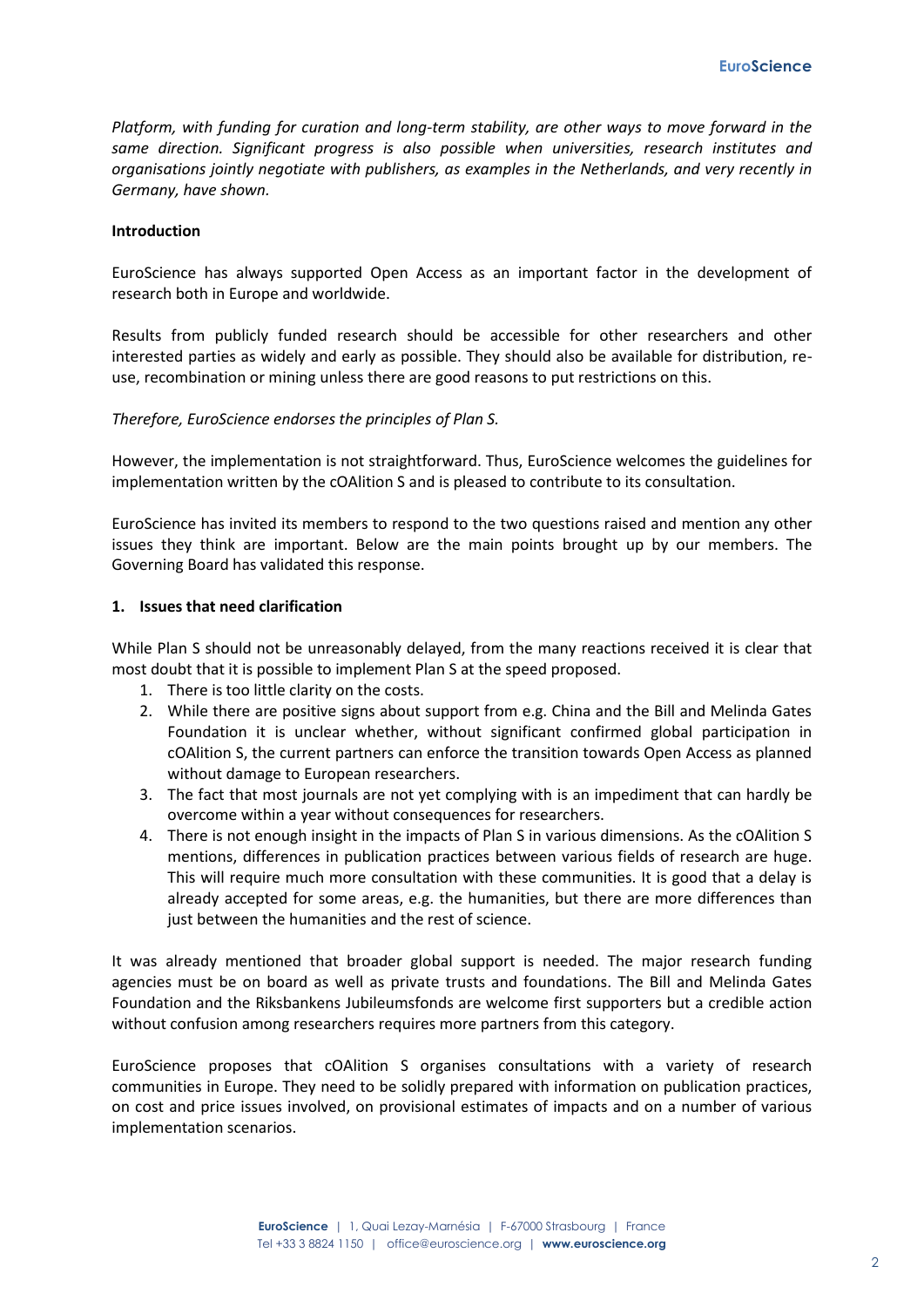One of the impacts that need careful attention is what Plan S means for the publishing industry. On the one hand there are major European commercial publishing houses that rightly deserve criticism when they are not committing to wide and immediate accessibility at reasonable costs. However, they contribute significantly to the European economy. In addition, and most importantly, there are many learned societies that publish journals commercially and from this income support many useful activities to support the cohesion of the scientific community (symposia, fellowships, travel grants etc) that cannot be ignored.

We very much welcome the independent study cOAlition S has announced into publication costs and pricing issues. That study needs to take into account a large number of issues. These include:

- The new publishing system has to result in a considerable reduction of the overall costs for institutions and funders (whether national funding agencies, international funders such as the EU or trusts or foundations). How to set and enforce caps is not going to be easy.
- Full costs of publishing have to be considered, which includes not only costs of long-term preservation in repositories but also the so far neglected costs of the peer review system.
- What are the costs of hybrid journals where some authors pay Article Processing Charges (APC) to have their articles immediately accessible for everyone and free of charge, and others do not so that the journal still charges for subscriptions? It looks like the worst and most non-transparent of all possible worlds.
- Is it possible to estimate or simulate cost differences between institutions where much research is financed from grants from funders and others which have much larger relative institutional funding? The rapidly increasing tendency to international collaborations across the globe make this an important issue to be addressed.
- EuroScience fully supports that there should be no barrier for any researcher, whether (s)he is from a developing or poorer country or institution, or an independent researcher or otherwise not in a position to pay for (substantial) APCs, to publish in quality journals. Therefore, EuroScience supports the idea of waivers and reduced APCs. But it will be very hard to set levels for reduced APCs and to determine who would be eligible for waivers or reduced APCs. In addition, as publishing scientific output implies costs whether it is done by a commercial or not-for-profit organization, who is going to pay for these costs? The current system implicitly covers this, but there seems to be a need for an explicit mechanism if one transits to a system based largely on APCs.
- EuroScience is of the opinion that in an APC-based system funders and institutions should pay for the costs of publication. That leaves the question as to what to do with individual researchers who don't face costs for publishing their results. Here, just as in the case of waivers and reduced APCs, there is a need for a common solution to be developed.

Apart from financial issues, there are other implementation issues relating to eventually moving to APCs that need thorough investigation.

- What happens when a Plan S-compliant funder and a non-compliant funder together fund a research project?
- How to cope with a situation of co-authors enjoying different APC rates? It points again to the need for an explicit mechanism to fund the costs of waivers and reduced APCs.
- How to avoid perverse incentives, for example when publishers want to accept larger numbers of papers than a solid peer review would let pass?
- Validation of all open access journals is important so that one can remove the 'scourge/plague' of predatory journals.

It is obvious that the current peer review system is under pressure. That will not change under an APC-based publishing model. The pressure to disconnect peer review from the activity of publishing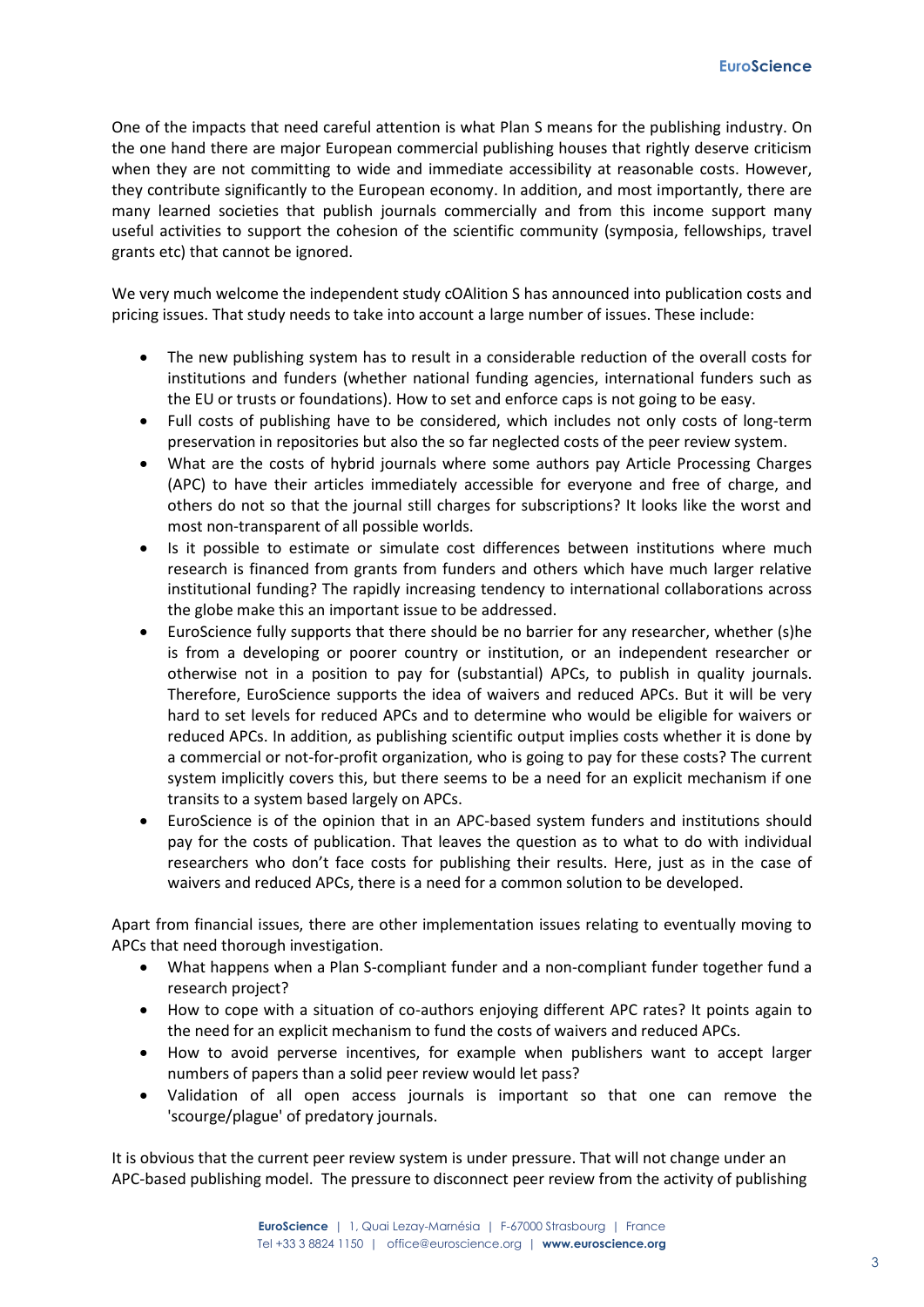might even increase. Shouldn't one start to redress one of the underlying key problems of the current system: un-paid reviewers?

Early career researchers are especially dependent on the current system of publishing. Their reputation and chances of promotion are almost completely determined by publishing substantial numbers of articles in journals with a high impact factor. Transiting to a new APC-based publishing system will require the complete rethinking of the evaluation of individual researchers and the conditions for moving forward in research careers, especially for those institutions operating a 'tenure-track' system. Both for funders and research performing organisations this is a challenge they must meet in parallel to changing the publication models. Evaluation for example needs to take into account next to publications all the considerable work necessary to enable useful sharing of publications and data, such as documenting usable metadata and making the data FAIR (Findable, Accessible, Interoperable, Re-usable). This will require time and pilots. Some international groups are working on this such as the Research Data Alliance (RDA) and specifically the RDA interest group SHARC (SHAring Reward and Credit).

There is another aspect relating to early career researchers that needs to be taken into account and underscores the need for global coalitions. A Europe with a different publishing system than, for example, the USA or Asia may become less attractive for early career researchers from those regions.

EuroScience agrees that copyrights should remain with authors, or if institutional arrangements so require, with institutions. The default license should indeed be the Creative Commons Attribution Licence (CC BY), and allow for commercial use. However, CC BY-ND (No Derivs) licences should not be prohibited if there is a danger that the original version of a publication or other research result may be modified. Copyright law, for that matter, can stand in the way of Open Access publication. In the humanities, for example, it is important to be able to use reproductions of art or pictures. We also want to draw attention to a related issue which is important for an equitable international science endeavour, namely ownership. There is currently no requirement for institutions to deal fairly with ownership of publications. Specifically where partners are from low and middle income countries, the requirement for immediate open access without requirement for fair sharing of data, ownership of data, publication rights is problematic. The Research Fairness Initiative (RFI) is a reporting system that creates transparency in how research partnerships are constructed and managed, and how benefits, including authorship and publication rights, are fairly distributed among partners. EuroScience wants to encourage its use by all institutions that are project and partnership leaders, in the interest of fairness and international science relations [\(http://rfi.cohred.org\)](http://rfi.cohred.org/). The Montreal Statement on Research Integrity in Cross-Boundary Research Collaborations points in similar directions [\(https://wcrif.org/guidance/montreal-statement\)](https://wcrif.org/guidance/montreal-statement).

Two additional points need further reflection. One should not forget the importance of providing open access to the data underlying publications. Firstly, we refer to the response of European Council of Doctoral Candidates & Early Researchers (Eurodoc), the Marie Curie Alumni Association (MCAA) and the Young Academy of Europe (YAE) for several good suggestions. Secondly, current researchers and other users have a key interest in access to publications from before 2020 or any moment that Plan S might be implemented. There should be arrangements to address these issues as well.

### **2. Other options to take into consideration**

Working on implementing Plan S should not be the only course of action. Regional and national perspectives vary and may well not lead to a uniform solution to increasing Open Access publishing.